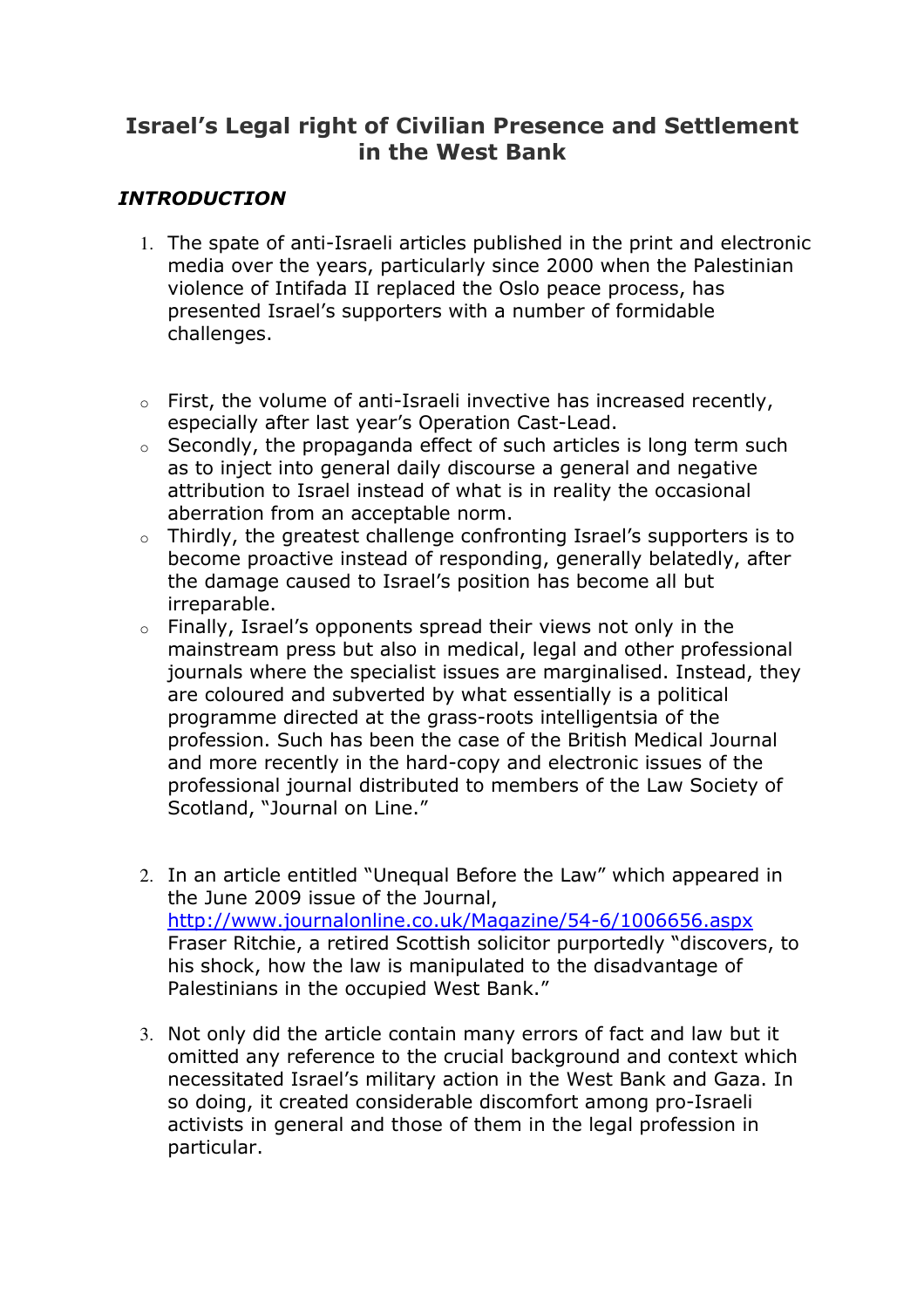- 4. As a consequence, Dr. Gerald M. Adler, an honorary member of our Association, prepared an extensive response. After extended negotiations with the editor of the Journal, a severely truncated version appeared in the paper issue published in September entitled "West Bank: A Response." http://www.journalonline.co.uk/Magazine/54-9/1006961.aspx,. This occurred some three 3 months after the offensive article had been published and consequently the response may have lost some its effect.
- 5. In parallel with the publication of the paper edition, Dr. Adler's full response appeared on the internet website of the Journal on Line but not before further negotiation with the Editor regarding its title. Due to pressure of time, and with great reluctance, Adler was compelled to accept the Editor's proposal and the internet edition of the response was ultimately entitled "Preserving a Legal Inheritance: Settlement Rights in the "Occupied Palestinian Territories" http://www.journalonline.co.uk/Extras/1007008.aspx, a weak neutral title which probably failed to attract readers' attention to the main thrust of the Author's arguments.
- 6. The material presented below is an extract from Professor Adler's excellent response and deals in summary form with the *legal* justification for Israel's settlement activity in the West Bank and Gaza without in any way taking a political stance on Israel's claims.
- 7. The sole objective of this note is to provide Jewish (and non-Jewish) pro-Israeli members of the legal profession with certain basic information of which they may be unaware and which can be used proactively should the occasion arise.
- 8. If any member wish to receive more detailed information on the topic they should contact Dr. Adler directly at gerald.adler@ntlworld.com

His Honour Dennis Levy Q.C. Chairman United Kingdom Association of Jewish Lawyers & Jurists

\*\*\*\*\*\*\*\*\*\*\*\*\*\*\*\*\*\*\*\*\*\*

## EXTRACT

## ISRAEL'S LEGAL RIGHT TO SETTLE IN

### THE WEST BANK: YEHUDAH AND SHOMRON

The declared objective of Mr Ritchie's Quaker sponsor and that of EAPPI, the programme organiser, is to bring about the cessation of Israeli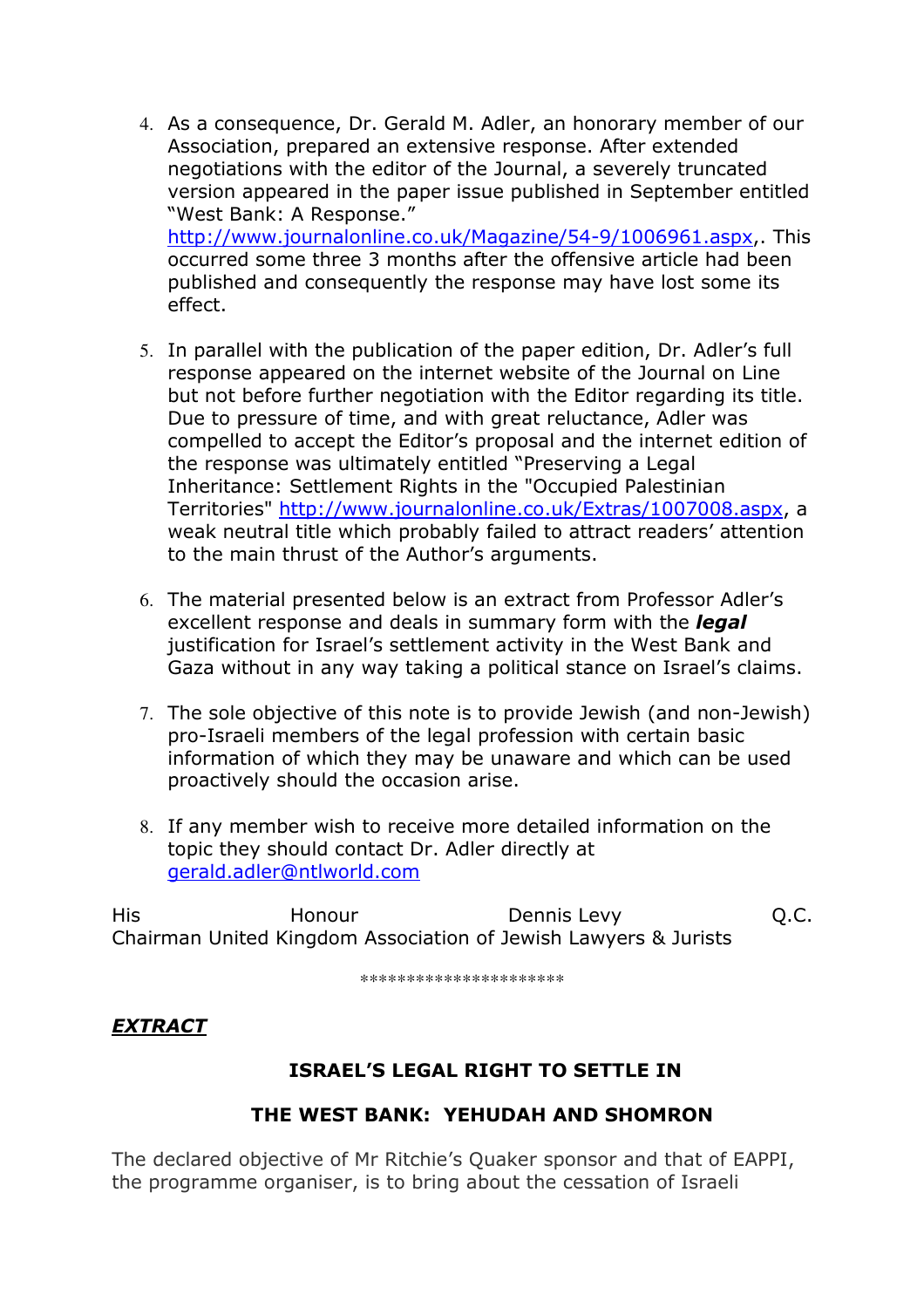"occupation" in the West Bank. The real issue, which both they and Mr Ritchie avoid, is not opposition to the "occupation", but Arab-Islamic opposition to any Jewish right of presence in the West Bank.

Israeli settlements in the OPT barely account for more than 2% of the land area captured in 1967. As a result of the IDF troop withdrawal in accordance with Oslo II, Fatah and Hamas – and not Israel – currently exercise personal jurisdiction over approximately 97% of the Arab population, as they do in respect of over 65% of the West Bank territory. In the failed Final Status negotiations of 2000, Israel offered to withdraw from approximately 97% of the OPT, making up the 3% balance in a land exchange.

Apart from Jewish neighbourhoods in East Jerusalem, the relatively small proportion of land in the West Bank utilised by settlers is located mainly on stony hilltops – state owned Mewat land incapable of being cultivated or developed without a large input of investment capital.

Mr Ritchie accepts uncritically the Palestinians' claim that Israeli settlement activity following the 1967 occupation is contrary to international law and is therefore illegal. The claim is rooted in article 49(6) of Geneva IV: "The Occupying Power shall not deport or transfer parts of its own civilian population into the territory it occupies."

The objective of paragraph (6) was to prevent a practice adopted by Germany during the Second World War of the involuntary transfer of portions of its own population to occupied territory for political and racial reasons. Legal scholars disagree with the allegation that this provision was ever intended to mean a voluntary, non-coercive movement of a civilian population. The provision therefore does not provide the solid foundation which the Palestinian position claims.

Notwithstanding article 49(6), Israel has an independent legal claim to occupy, and settle in, the West Bank Territory, which can be traced through a number of international legal instruments, the most significant of which are:

(i) League of Nations Covenant 1920 formed part of the peace treaty negotiations following the conclusion of World War I. Article 22 deployed the Roman-Dutch legal concept of "mandate", similar to the equity concept of a trust. It was anticipated that the mandate for a territory would reflect the stage of the development of the people, its geographical situation, economic conditions and other similar circumstances.

(ii) San Remo Resolutions 1920 continued the peace negotiations in respect of the disposition of the territories formerly held under Ottoman control. Purporting to act in accordance with article 22 of the Covenant, the Principal Allied Powers concluded, inter alia: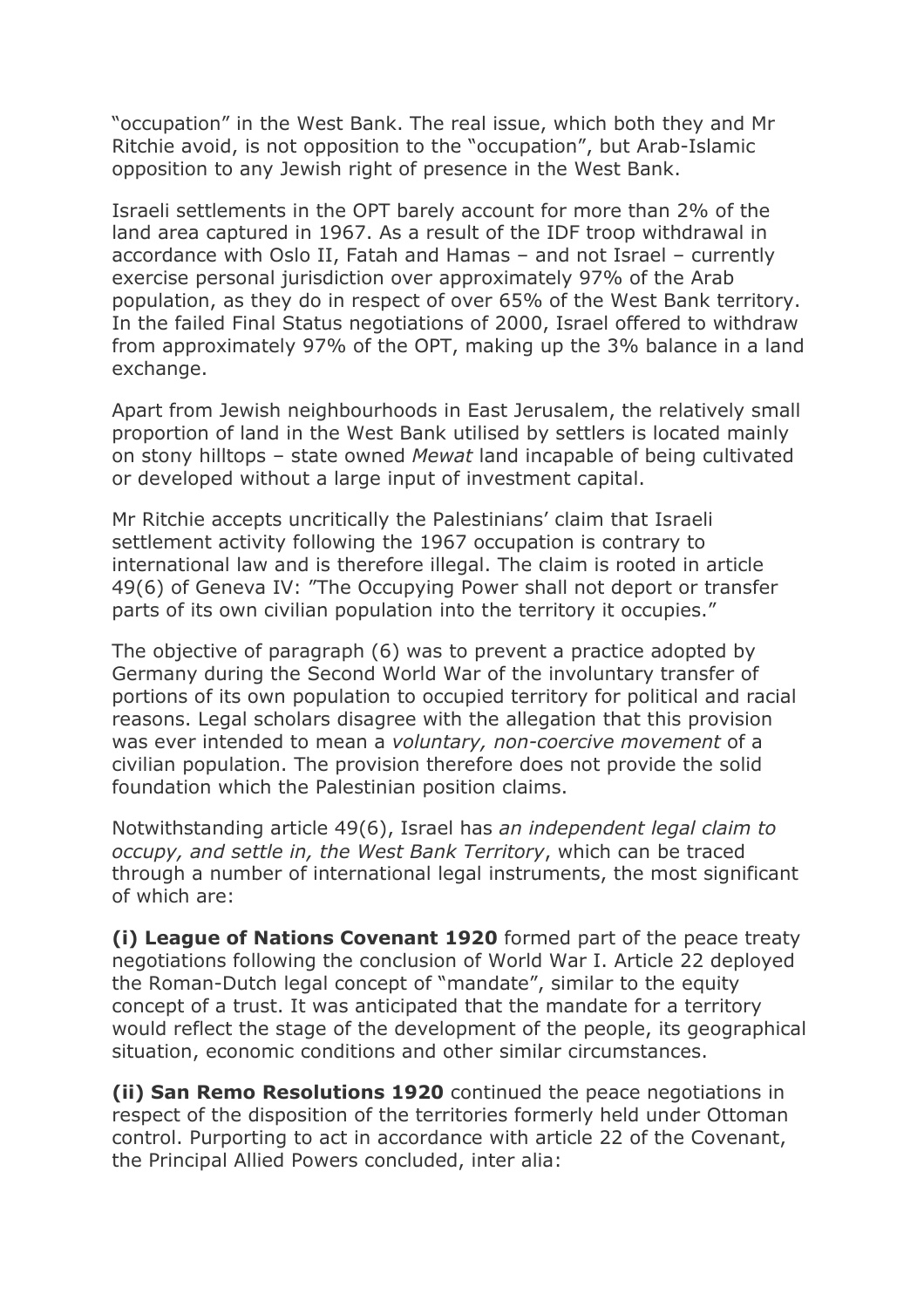- Syria and Mesopotamia (Iraq) should be provisionally recognised as independent states, subject to the rendering of administrative advice and assistance by a Mandatory Power until such time as they might be able to stand alone; and
- separately, Palestine was to be entrusted to a Mandatory Power, yet to be selected, that would be "responsible for putting into effect the [Balfour] declaration originally made on November [2] 1917, by the British Government, and adopted by the other Allied Powers, in favour of the establishment in Palestine of a national home for the Jewish people".

Both Britain and the Allied Powers were cognisant of the fact that the Zionist Jews hoped that the homeland in Palestine would ultimately develop politically as an independent Jewish state. The Arab leadership on the other hand was divided on the matter at best, and opposed to it at worst. Consequently, the language expressed in the Declaration, and included in the Resolution quoted above, continued:

"it being clearly understood that nothing shall be done which may prejudice the civil and religious rights of existing non-Jewish communities in Palestine, or the rights and political status enjoyed by Jews in any other country" (emphasis added).

Significant by its absence is the word "political" from the rights of the communities which were not to be prejudiced by the establishment of the Jewish homeland. Furthermore, these communities were not referred to as Arab but as "non-Jewish" religious (rather than ethnic) communities. This differentiation became even more apparent in the terms of the actual Mandate.

(iii) Treaty of Sèvres, 1920 gave expression to the San Remo Resolutions in the peace agreement concluded between the Allied Powers and the Government of Turkey then in power. Inter alia, it provided for the dissolution of the former Ottoman Empire, with Turkey ceding all rights of sovereignty over North Africa and Arab Asia. (This waiver was subsequently confirmed in the Treaty of Lausanne 1923, which replaced the unratified Treaty of Sèvres.) The Allied Powers' dissolution and the politically artificial delineation of Middle Eastern territory laid the foundations of the present conflict between Jews and Arabs and between Israel and the Palestinians.

Thus there is a clear link between the act of renunciation of Turkish sovereignty over Palestine in favour of the Allied Powers and its transfer to Britain – under the Mandate - designed for putting into effect the establishment of a Jewish homeland, as expressed in the Balfour Declaration and the San Remo Resolutions.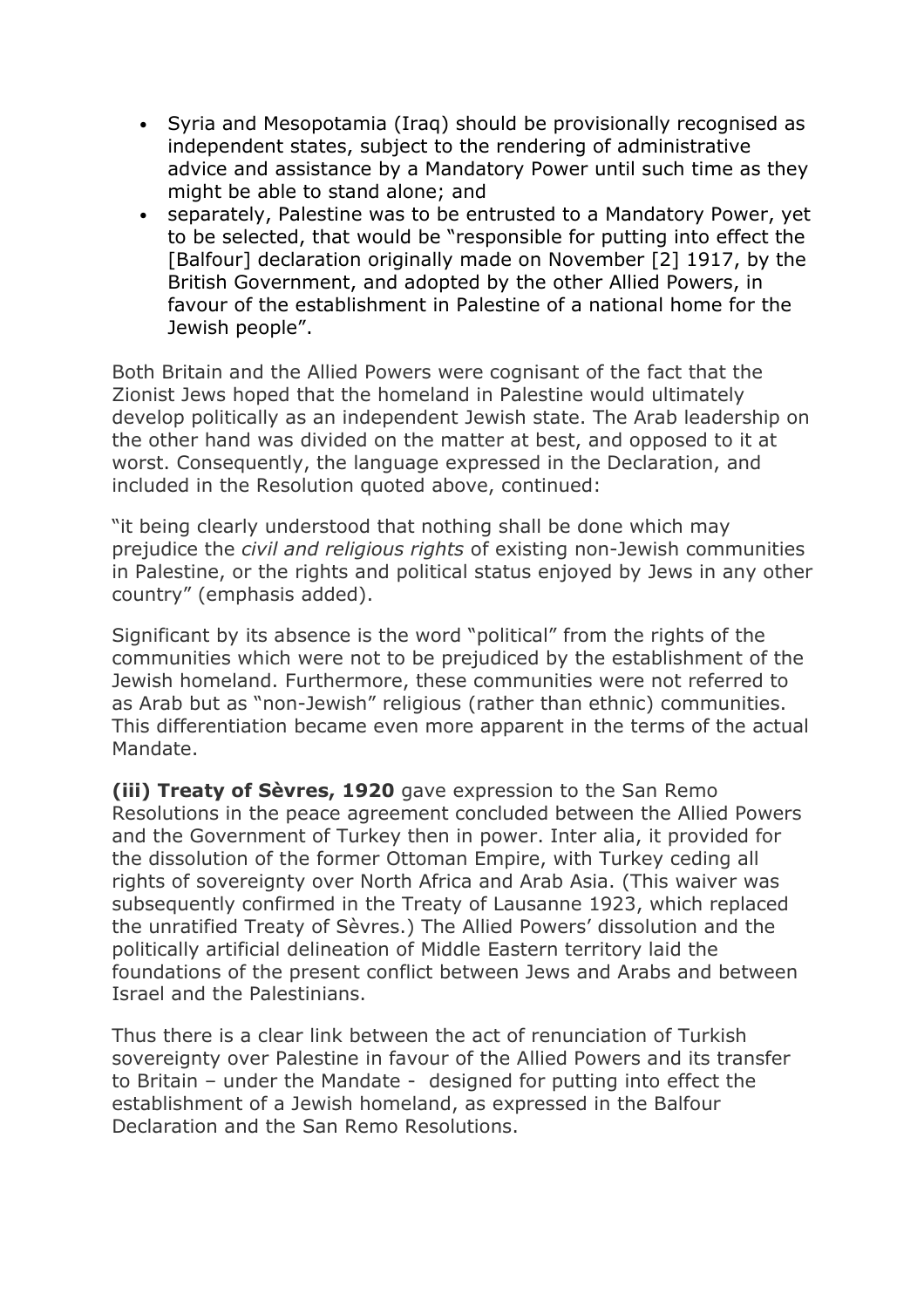(iv) Palestine Mandate, 1922 reiterates in its preamble the policy declared in the Balfour Declaration and acknowledges the historical connection of the Jewish people with Palestine and the grounds for reconstituting their national home there.

Article 6 of the Mandate imposes a positive obligation on the British Mandatory "to facilitate Jewish immigration under suitable conditions and shall encourage… close settlement by Jews on the land, including State lands and waste lands not required for public purposes".

The obligation to facilitate Jewish immigration is supported by the provisions of article 7, which impose on the Mandatory a duty to enact a nationality law, "and to include therein provisions framed so as to facilitate the acquisition of Palestinian citizenship by Jews who take up their permanent residence in Palestine".

The terms "Palestinian" and "Palestine" at this period (1922) were applied solely to Jews and their ancient homeland. Yasser Arafat's "creation" of a separate "Palestinian" people out of the South Syrians (as they were known under Ottoman rule) did not occur until 1964.

While article 6 implies that Jews were to be allowed to settle anywhere in the mandated territory, article 25 empowered the Mandatory "to withhold the application of… such provisions of this mandate as he may consider inapplicable to the existing local conditions, and to make such provision for the administration of the territories as he may consider suitable to those conditions".

This provision enabled the Mandatory Administration to confine the establishment of the Jewish homeland to territory lying cis-Jordan, while giving Arab-Palestinians and others the right of settlement and land acquisition in trans-Jordan and excluding the Jews therefrom.

That the drafters of the Mandate contemplated the realisation of a Jewish majority in cis-Jordan is supported by the recognition of the Jewish Agency in articles 4 and 11 as an active partner with the Mandatory Government in the stimulating of Jewish immigration and development of Palestine. By contrast, the presence in the mandate instrument of language protective of Arab and other non-Jewish interests appearing in the preamble, article 6, and particularly in article 9, would have been superfluous if the drafters had envisaged an eventual Arab sovereignty over a Jewish minority.

#### (v) UN Charter Article 80

This article provides in part: "Nothing in this Chapter [dealing with the establishment of Trusteeships and Trustee Agreements] shall be construed in or of itself to alter in any manner the rights whatsoever of… any peoples or the terms of existing international instruments to which Members of the United Nations may respectively be parties."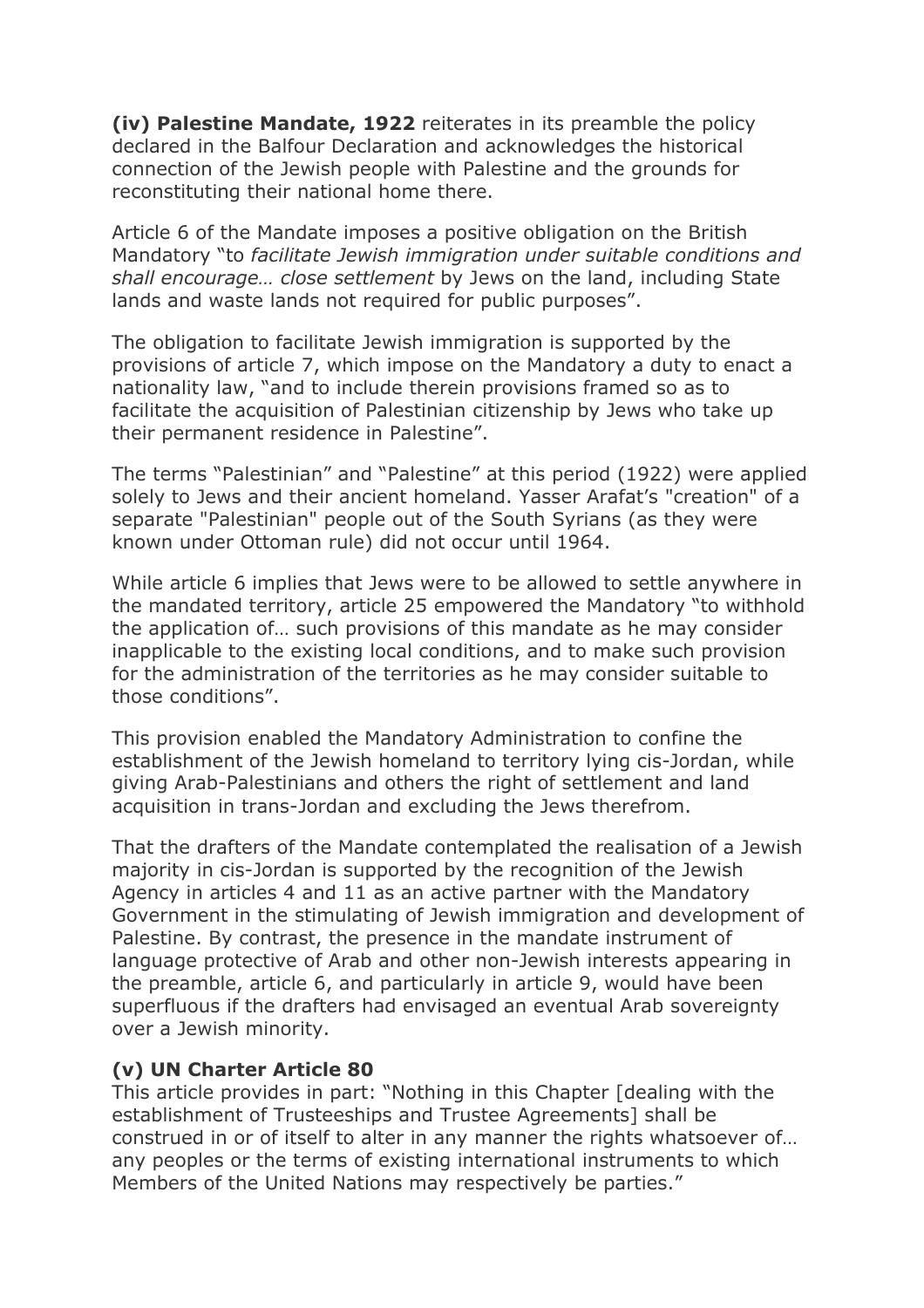Mandates approved by the League did not, upon the League's dissolution, fall automatically within the new Trustee system established under the UN Charter. Until a Trustee agreement concluded in accordance with article 77 replaces it, a Mandate and the rights of the beneficiaries under it remain intact. To the best of the author's knowledge no such agreement in relation to Palestine was ever prepared in accordance with this Chapter, nor was one even considered. While Britain may have surrendered her obligations as Mandatory-Trustee in 1948, the Mandate itself did not lapse.

The Mandate has never been formally amended or repealed – nor can it be "wound up" so long as the beneficiary and an undistributed part of the corpus of the trust continue to exist. The Jewish people, as beneficiary, now represented by the state of Israel, appropriated part of the trust corpus lying to the west of the River Jordan, following the surrender by Britain of its obligations as Mandatory trustee in 1948 after the withdrawal of British troops. The legal right of sovereignty over that unappropriated portion of the West Bank formerly held under Jordanian control remains in abeyance and the right thereto is in dispute. Until this issue is resolved, the Jewish people still have a legal right of settlement in that territory.

(vi) UN General Assembly Resolution 181, which recommended a two-state partition of the West Bank, did not change the legal situation, having no dispositive effect and having been rejected by the Arab states. (It also contemplated that each nationality would have "expatriate" communities living within the other nationality's state, with rights of residence but not of citizenship.)

#### (vii) Israeli-Jordanian Armistice Agreement, April 1949

The inability of the UN to enforce UNGA Resolution 181 induced five Arab armies to launch a full scale war against the nascent state of Israel on the day immediately following the British withdrawal from Palestine. In the process, Egypt occupied the Gaza strip and Jordan occupied part of the land on the West Bank designated in UNGA 181 for the Palestinian-Arab state. Although under the proposed plan of partition Jerusalem was to be internationally governed under the auspices of the United Nations, Jordan also took control of Eastern Jerusalem, from which a large Jewish population was ejected, creating a Jewish refugee crisis to which little reference is ever made. Israel nevertheless succeeded in retaining the western part of the city.

A ceasefire between the belligerents was achieved by the United Nations and given legal effect in the respective Armistice Agreements.

As mentioned in Part 3(c) above ("The Fence and the Green Line"), articles II(2) and IV(2) of the Israeli-Jordanian Armistice Agreement make it quite clear that none of the Agreement's terms has any impact on